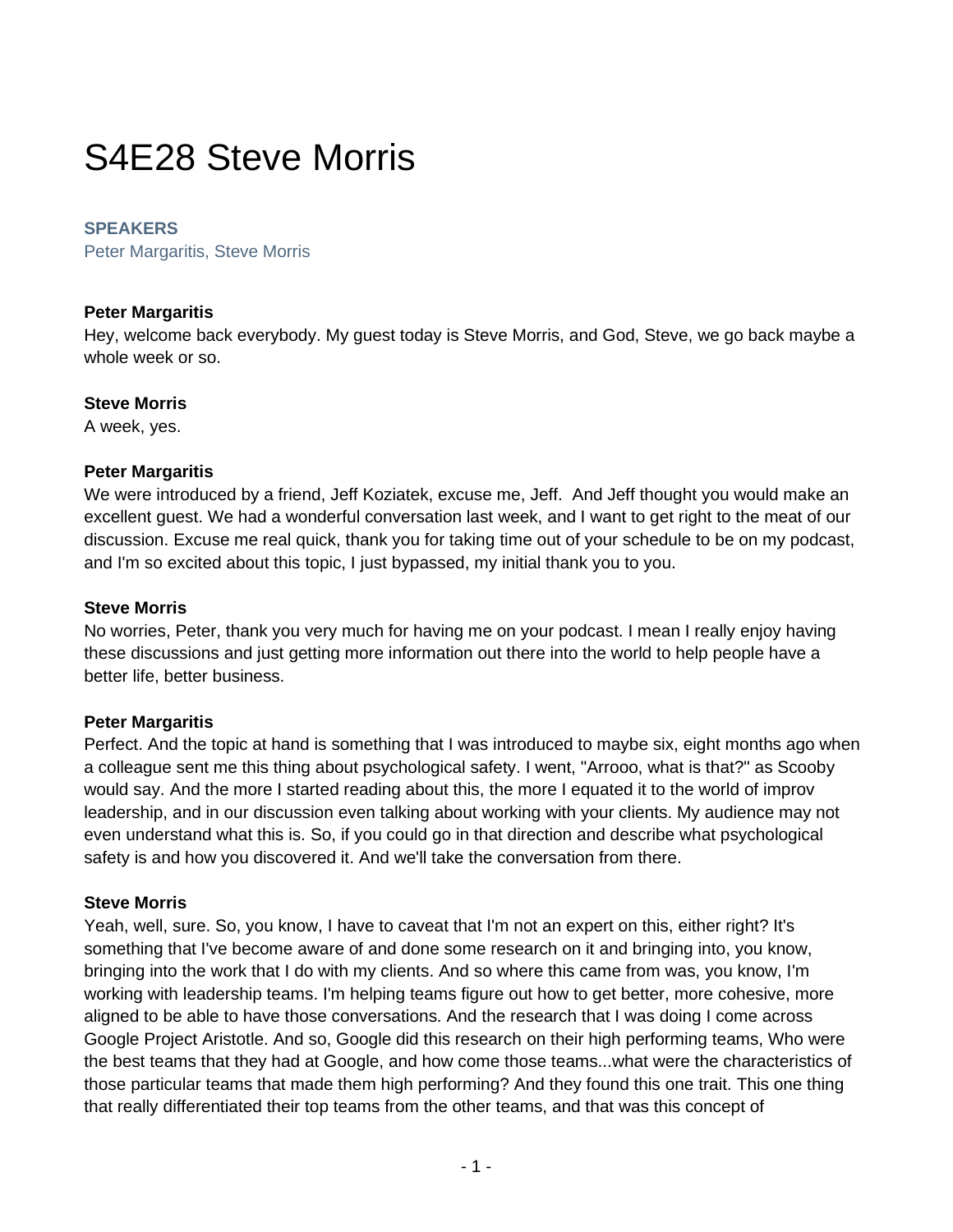psychological safety teams that were knocking the ball out of the ballpark. And the other teams didn't. And so, what is psychological safety? Right, so this is this, it's creating this atmosphere this environment in the team, where somebody feels safe to be able to put up their hand and say, "Hey, I don't know what's going on right now. Sorry I didn't understand, you know what we've decided in the last meeting. Hey, I'm getting overwhelmed I need some help." And they can do that without fear of being shamed or ridiculed or ostracized, you know, voted off the island, all of that stuff, right? So, to be a sort of team leads you know create this environment where people feel like they're able to put up their hand and ask for help. And I think it's just such a, you know, a key concept because I've worked in a lot of high performing teams. We've gone and done incredible things like designing multimillion dollar racing yachts. Some of those teams I can see where we had that environment. I didn't know what it was called then, but we had it. And I also saw teams where we didn't have that, and, you know where we weren't able to achieve the results we want. And so, when I found out about this research, I'd finally, you know, I've got some words to put a name to, you know, the things that I've been experienced and then I can bring that to my clients as well.

## **Peter Margaritis**

It's such a unique concept but then I don't understand why it's so unique, because my, in my mindset, this is how we all should be leading and provided a culture that you are not ridiculed for speaking your mind, unless it's something completely outrageous offensive, whatever. But as it relates to your work, your risk, your ideas. It seems like that almost think that people are afraid to do that because the culture has already been created within an organization. So, in thinking about that with your clients, how do you get them to start thinking differently? Instead of changing that culture to one or more that a great deal of respect.

## **Steve Morris**

Well, I think, you know, it starts really with introducing the concept and pointing it out. Because I really feel like, you know, if I look at my experience and the work that I do with my clients that sometimes people just, you know, behave in certain types of ways right that have come from the past, you know that the old way that, you know, business kind of used to be run. I think you and I kind of joked about this in our first conversation that that T-shirt that you can go and buy in shops you know that says 'Beatings will continue until morale improves.' You know, it's nice to have that as a joke but it's no fun if you actually are experiencing that, right? Or some form of that, and you know I, I sort of feel like that was more of the type of environment 30 years ago and trying to run a business. That doesn't fly anymore these days, of course, within finance. So, in sort of trying to introduce this subject, it's really about like the starting to notice, like what people say. And I'm been tremendously interested in this from, you know, just these aspects of like creative work together. This concept of brainstorming, right, and these ideas of, you know, the sort of traditional brainstorming session where everybody's sitting around the table, and there's one person at the front of the room and they've got control of the marker. And then somebody says, "Well, how about this idea?" and "Why, it's a silly idea who would do that?" Right? And just, you know, shutting people down. And I but I don't think people kind of really realize that that's what's going on in the conversation, right? It's just sort of like baked into the environment, but when you start calling it out, and you start noticing it and you start saying look out for these types of behaviors, then people like, 'Oh, gee, you know, I can't believe I just sort of said that,' right, and start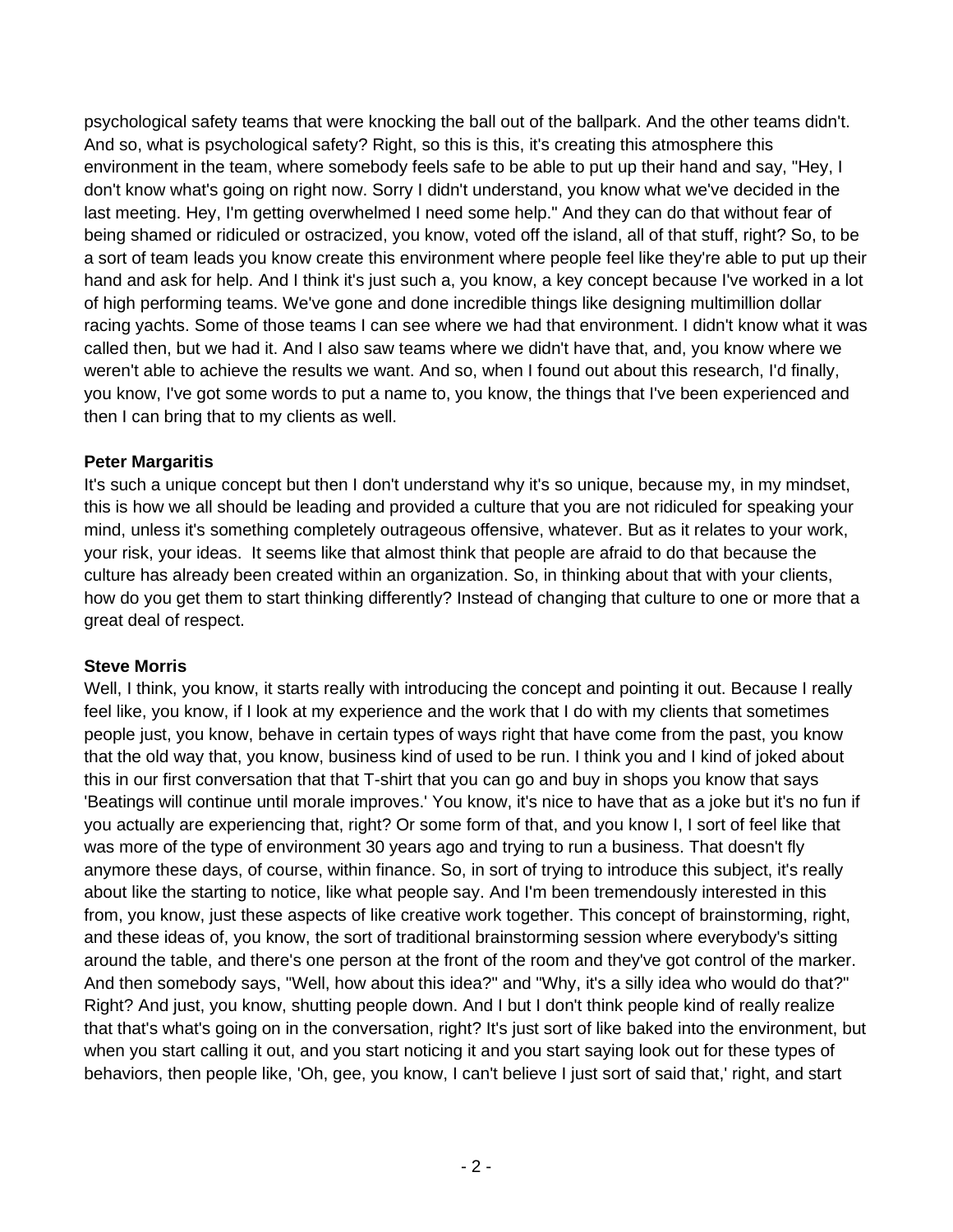changing their mindset around it. So, it's a progression, it can't happen overnight but it's a journey to go on for sure.

## **Peter Margaritis**

Yeah, in the improv world when we talked about brainstorm, we say you can't create and criticize in the same space. And I have client that wanted me to do this brainstorming sessions, divergent thinking, with this team, and hindsight being 20/20. I needed to put more things in front of it before they before we get to that point in time. And the CEO was all in, but basically we were trying to answer ideas real quickly. So, I'm gonna turn them into dissertations, and they were getting, 'We've tried that before..." and I just saw the wheels go completely off my car. And I went okay and I talked to the CEO after the fact that said, I've learned a lot about it, I think you have too. And that is going to take a while, and we need more upfront, earlier, kind of adopted into it until we get them in the room.

## **Steve Morris**

Yeah. I think that's, you know, just having the experience and seeing, like, oh suddenly just, you know, just this sentence came out into the room. Well, you know, we can't do that we've never done it before like that. We always do it the old way, you know, whatever. And then, you know, just to see, you know, people's feelings and reactions from that they're like, Okay, got it. Alright well I'm just gonna like bottle it up. I'm not going to say anything more. Fold the arms. Lean back, and they're done, you know, but so if you can just say, 'Oh, did you see what happened right then? Did you notice that?' So, we need to do things a little differently. And how about instead of saying that we do the improv thing which is 'yes, and...' Right?

## **Peter Margaritis**

Thank you. Yes, and... You're right. I'm fine. But it's changing. I mean, I did a creativity workshop for a CPA firm, but the managing partner of the firm was in the room with everybody. And I asked them for crazy ideas. And they barely even gave me the ideas. So, I had to talk to the managing partner. I kinda called a quick break in a bathroom said, "You know what's happening? They're not saying anything cuz you're sitting here. They're afraid to." So, we got one or two things we can do. Either you give me the craziest idea whenever it comes back, or I would like to say that you would had something else to do, and you'd leave the meeting. So they can...this is why you hired me, and you're stifling them. And I got a real hurt look at first, but then they understood. Then I said, "So which one is it?" He goes, "I'll leave.". And he was getting up. I said no, no, but they take care of it. So, everybody back, set the tone. I said, "He wanted to see it. He's got things to do. We're going to have a conversation." And as soon as he left that room, it all of a sudden became filled with oxygen.

# **Steve Morris**

Right, yeah.

# **Peter Margaritis**

We see that all the time and we want, we ask people for their thoughts and ideas, but they don't align to what we're thinking. They seem the crazy one.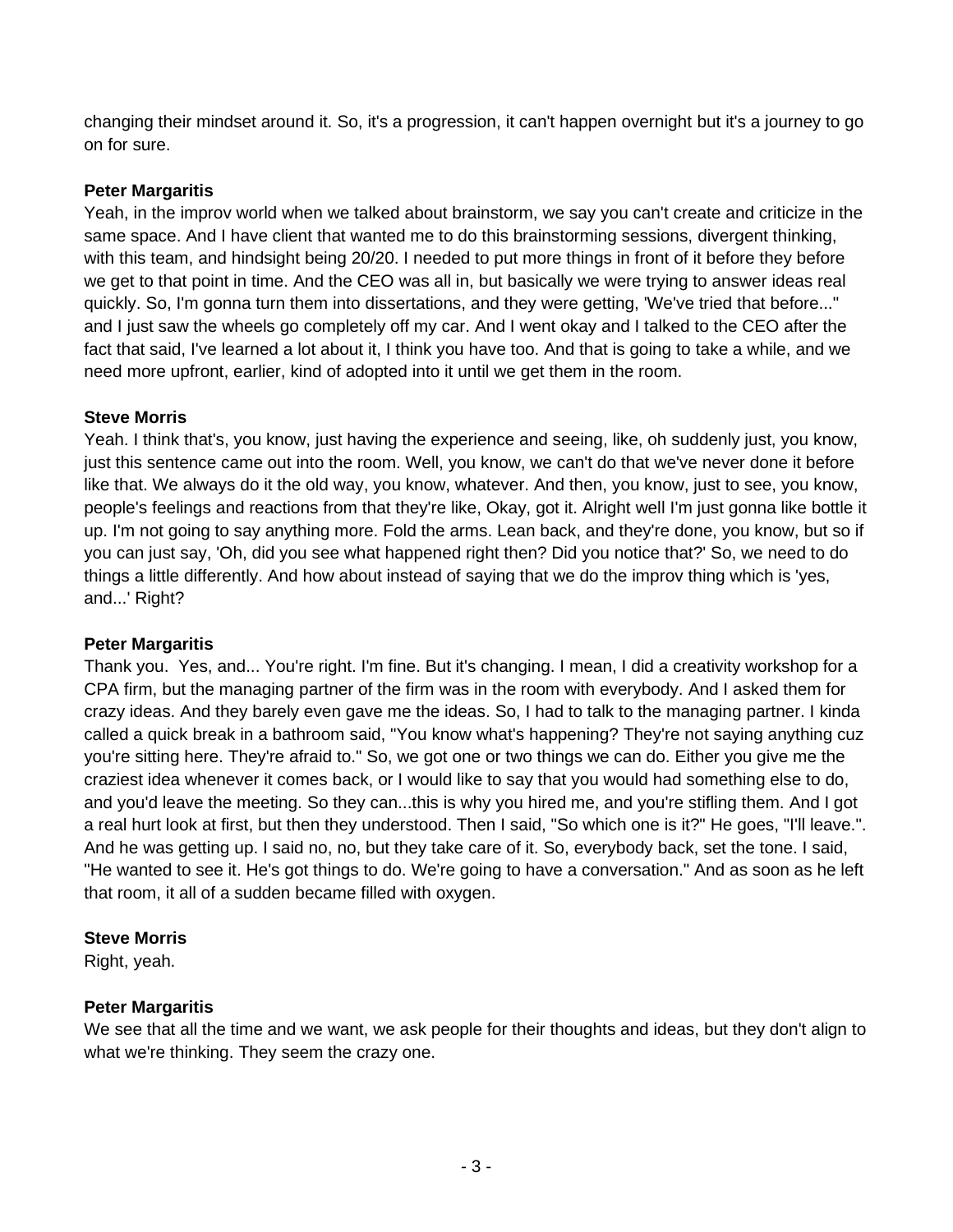#### **Steve Morris**

So, one of the techniques that I use with teams that I'm working with is part of the Lego Serious Play Methodology. And so, this has been something, of course, I haven't done a lot in the last year because of COVID and things. But there's a whole methodology around getting a group of people to have, you know, creative experience together. And we've, you know, we, there's a lot in the setup for this right and it's these things like, and I often get clients saying what, you know, can I just sit in the back of the room and watch? Was like no, you're either at the table participating and being part of this or you're not in the room. You're either a participant or you're leading the, you know you're me, and you're leaving the facilitation. So, that's the first thing because you, you have to create a psychologically safe environment for people to talk. And then the second thing we do as part of the whole methodology is we level the playing field. So, for the people around the table, it doesn't matter what their title is, I take them through a various set sequence that levels the playing field, and allows everybody to see that their voice is equally valid. Able to, you know, talk about their ideas and everyone's going to listen. So, we make sure that no one grabs more airtime than somebody else. And the really cool thing about the particular methodology is, some people are taking their ideas and they're building models of them. And then these models are metaphors for their ideas, and you can't be wrong about that. If you say, you know, whatever this model represents to me, well, no one can say, you know, you're wrong. Because that is the truth. This is what this model represents to me. And that really creates this environment where people feel safe to now start talking about really what's going on inside. So, I love I love working with teams, and taking them on that sort of a journey.

## **Peter Margaritis**

I imagine that when you're going through this process of setting, leveling the playing field, ego gets in the way. How do you manage that with someone with that ego issue?

## **Steve Morris**

No, I haven't had to deal with ego as much as just sort of like the resistance of sort of coming into the room and wanting to participate. And so, I do remember this one workshop I did, where one individual sort of came into the room. Clearly, was sort of not in a great mood, kind of sort of sat down, you know, cross the arms. Sort of was looking a little bit puzzled at this activity that we're about to do. We just proceeded ahead, right? Was sort of like I have faith in the process. We go through the process. And this particular, that individual just, you know, started engaging in it, and ended up building up a model that was fairly unusual. I'll just put it that way. But what came out of it when, when it came time for them to tell the story about their model was this an incredible story came out from inside them. About, you know, the fact that they were nearing retirement, and they really cared, you know, they've been in this position for for many years. They cared about their organization. They were worried about being able to transfer their knowledge and to have it continue in the organization. They wanted to teach people everything that they knew. This whole story came out. Everybody was kind of like, Oh my gosh. Where did this come from? You know, because of the all of this suddenly got turned into, you know, instead of this resistance that was actually I want to give, but they had to sort of work through them. Feeling like maybe they weren't feeling as safe to be able to say that they wanted to give. But taking them through the methodology allowed them, you know, creating the environment, right? Creating the environment for psychological safety allowed them to talk about this story and everybody was blown away. I just love them.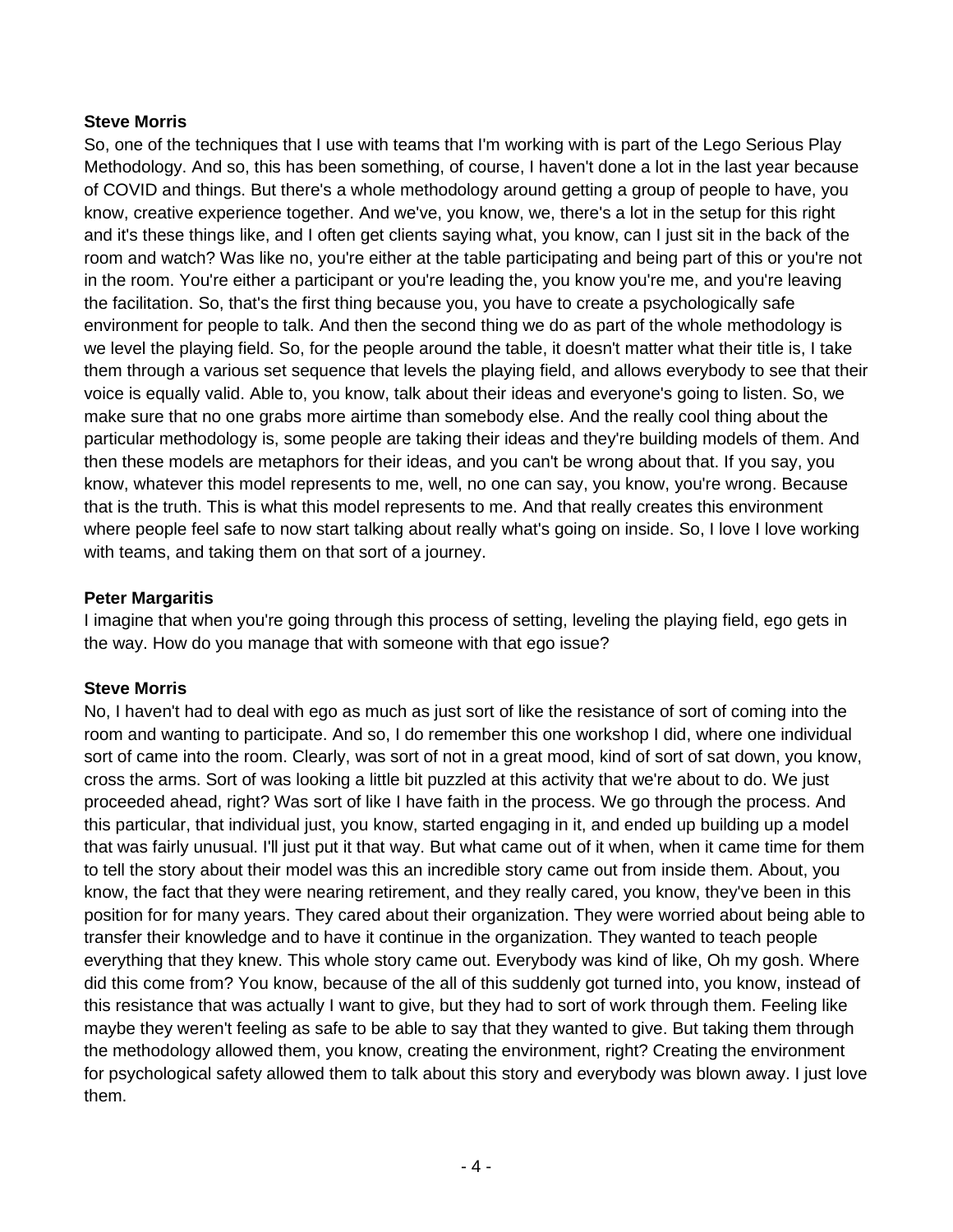So, when you ask them, that they will take over brainstorming, what type of prop do you give them so they can build their model?

## **Steve Morris**

Well, open ended questions. That's always the thing. So, it might be, you know, what is a good day look like in your office, right? And so, that's something that doesn't have a right or wrong answer to it. You can't just say yes or no to that. So, people can now start describing, you know, what, what is a good day look like. You know, we when we go on a particular journey too that starts with the individual, always start with the individual, and then you went to the team, and then you went to the environment. So, you're sort of building from the center out working with a group. And so, the progression of questions will be going along those things, like you know, what, tell us something about your identity. Tell us about your team. How do you see your team's identity? Where do you see your team fitting into the organization. So, we're sort of always moving along a progression like that. But it's definitely, you know, open ended questions and nothing that can be answered by yes or no.

## **Peter Margaritis**

I wanted to get a feel or an idea of those questions. I thought it was a question around How can you make your job a little bit better or that? But I liked the aspect of 'What does a good day look like?' And then, taking it almost like Simon Says gets out with the why and we come all the way back out.

#### **Steve Morris**

Yeah, and we can even go negative sometimes too in the way of 'Describe a nightmare boss.' All right, let's put it all out there.

## **Peter Margaritis**

And does the team just automantically go look at the boss? And just go, I rather not answer that one right now.

#### **Steve Morris**

I'm creating a psychologically safe environment, so people can build it into the model and say, 'That's what I think a nightmare boss, you know, exhibits.' We're pointing fingers around the table, just looking at the model.

#### **Peter Margaritis**

And that I mean, as much as I'm so fascinated by it, I'm sitting here thinking about the application, the buy in, in an environment that probably grew up around something just the opposite, and that pushback. So, I guess the point of the question is, as you work with these teams within these organizations, and you were part of a huge team building these multi-million dollar, billion dollar racing yachts, and we had talked about that psychological safety was not used that terminology, but we both experienced, maybe a environment similar to that, and also one that's just the complete opposite. How do you sell this to the CEO, when you pitching the idea that this is something that will help their business?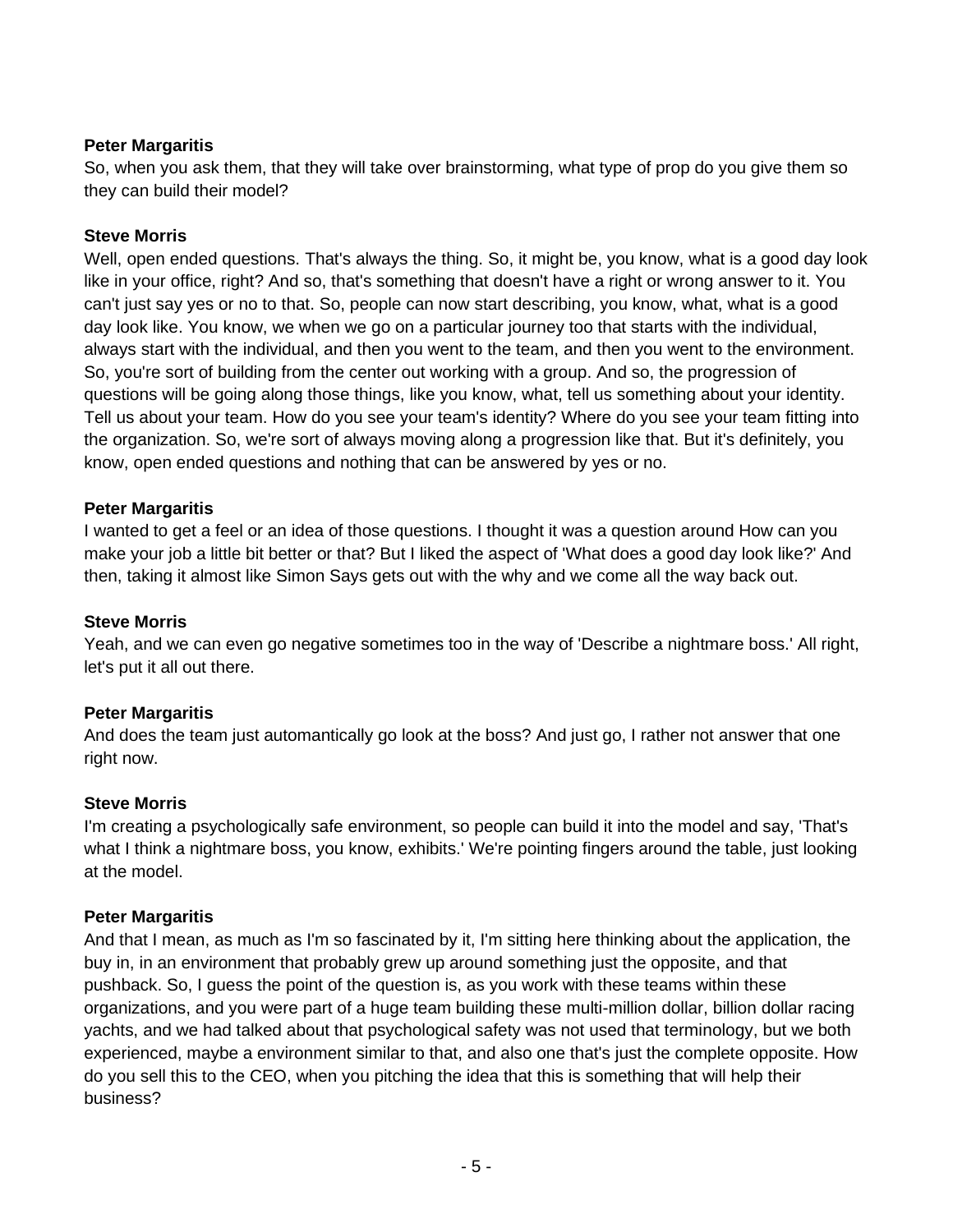## **Steve Morris**

Well, number one is point to Google, right?

#### **Peter Margaritis**

Well said.

#### **Steve Morris**

Point to the research like, where did it come from? And Google isn't the only people who have been doing this research, right? There's Professor Amy Edmondson. I think if I've got her name right has been doing research on this, and she's done a TED talk about it. But point to the research, as the first thing and, you know, it's sort of always like, why are we having the conversation with the CEO in the first place? You know you're the CEO has a goal has vision for, you know where they're trying to take business, and perhaps they might be feeling a little stuck. Maybe they might be feeling challenged. Maybe they are trying to figure out like how can we get our team to come along and be a part of the vision? And there's a lot of different components about, you know, depending on how that conversation goes as to, you know, what tool I might pull out on my toolbox and say this is, you know, something that I think that we can use to address, you know, where you're trying to get to with your team.

#### **Peter Margaritis**

I'm reading this book right now. Somebody put me on to it. The title of the book is 'A CEO, only does three things.'

#### **Steve Morris**

Okay.

#### **Peter Margaritis**

And the three things are in this order. Culture, the people, and the numbers. And number one is the culture. And when I read this in, actually it's one of the quotes that in the book from Peter Drucker "Culture eats strategy for practice."

#### **Steve Morris**

Yep.

#### **Peter Margaritis**

Without the right culture in place it's not going to work.

#### **Steve Morris**

Right. Yeah. Well, I certainly, you know, saw that with, you know, some of the very high performing teams that I was working with, and have worked with, and are working with now. It's just when you create that right environment, then people are able to excel, right? People are able to come and reach their full potential in the team. And it's, you know, that's not all serious either. I can have a little bit of fun with it, like, you know, to be able to smile and things and joke around and, you know, just to really be able to get to that point where now everybody's like really able to wholeheartedly bring their best to the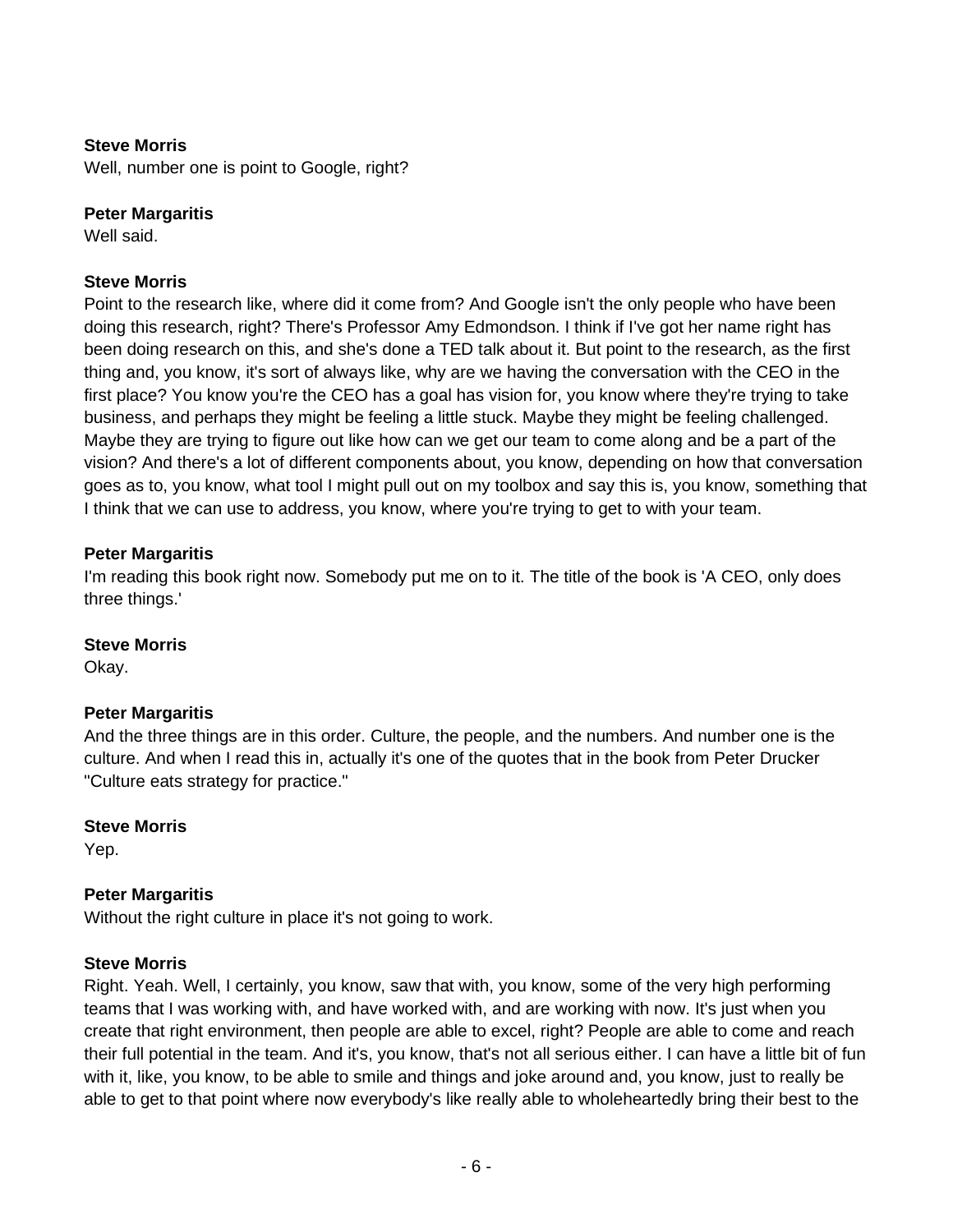team. And, you know, these things go hand in hand as well. And this is what we work on with that Entrepreneurial Operating System with EOS, that I, you know, here's a simple system of tools that I'm bringing to business owners and business leadership teams to help them get what they want from their business. We work on these very specific things of getting the right people into the organization, doing the right things and creating the environment around, you know, the core values of the organization and the focus of the organization, so all of that can go together. You know, I work with my clients to help them be able to articulate and talk about the vision for the organization. But, you know, you can bring a great vision to reality if you don't have great people in the organization. And I think the key thing that we work on with our clients is the great people, unique to each organization. They're unique to the culture right? So, the culture is, you know, establishing the environment and the organization, and then we get the right people to come and fit that culture like a glove. But we do talk about, you know, using the core values of the organization to be able to identify, you know, who are some people who, you know, they might be rock stars. They might be meeting their numbers. They might be knocking the ball out of the ballpark, but they just don't fit the culture of the organization. And I'm sure you've probably worked with people like this, and I've I've encountered them in my career as well, you know the cynical outlook. You know, of nine o'clock in the morning or they're the, you know, people who are looking at organizational change and figuring out well I'll just I'll just stay under the radar and, you know, this will change and I'm not going to buy into this. People who are sort of snipping away around the edges. You know, those, that sort of mindset doesn't help an organization, you know, reach where it needs to, and you've got to be able to figure out who those people are. Who aren't on board with what your culture is, and find something else for them to do.

## **Peter Margaritis**

As your telling that story, I reflected back to Holly, share the story that she was an HR person, and how they flipped the hiring process. So, they they senior management you will get to get a get clear vision on what the mission statement, the vision statement, the core values and core competencies of the organization is. They put it up on their website. And when somebody would apply for a job, the first thing they had to do was go to the website, understand it, and see if they fit in that culture, and then there was a phone interview. So Steve, tell me how after spending time on the website, how do you see yourself fitting into our culture? If they couldn't articulate it, or aren't going to get a second.

## **Steve Morris**

Yeah.

## **Peter Margaritis**

And then, those who could, and had that vision, then they would bring them in for another interview, and still talk about the culture and vision and stuff to make sure that they weren't just telling them what they thought we wanted to hear. And by the time they hired that person, a little bit of time, but the sort I'm looking for. There was very little turnover on those individuals that went through that process. Where before it fill out this application, Dah dah dah. You're hired, which, and those people would leave the organization sooner than anything else. So, it's like, we have to we have to think about if we're going to put this psychological safety in place. We've got to flip the switch on how we hire those people.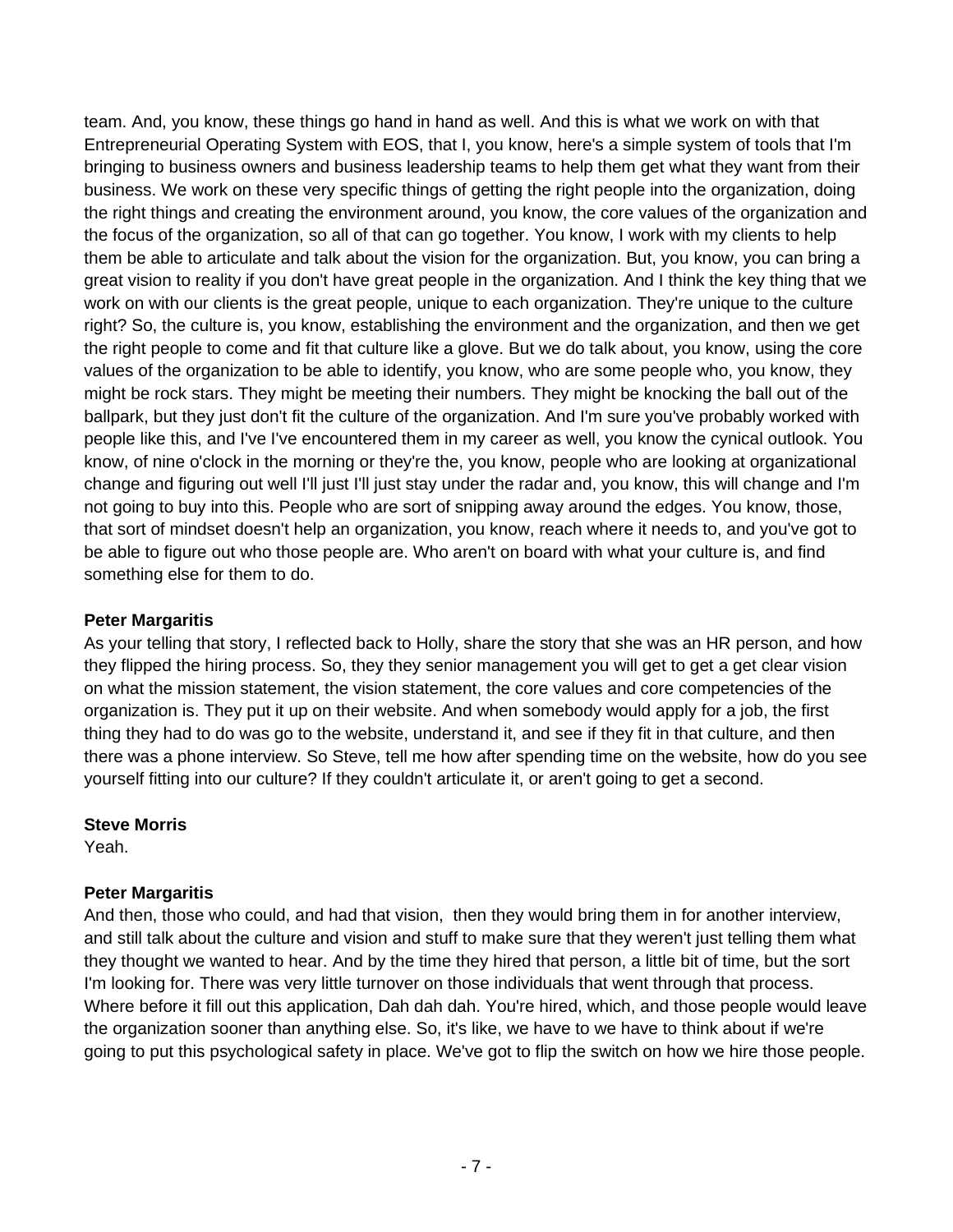## **Steve Morris**

Absolutely, yeah, and so we, that's a very specific thing that we work on in the Entrepreneurial Operating System. Is defining what your core values are, and then using them in the hiring and the review process to make sure that you're attracting the people you want in your business, and repelling the people that you don't want, right? That becomes a litmus test. So, it's a very important thing, and I love this because I like, you know, this, there's one team that I worked with a resource stands out of my mind that you know how they built their team, very deliberately very intentionally. Each new person coming onto the team, making sure that they fit the culture of the organization. And when I went to work with that team. I was just like that was a different atmosphere. Right? It was just like, everybody's organized. They know what they're doing. Their roles are sorted out. They have clarity around what they were doing, and particularly this was a sailing team. So, you know, they weren't arguing about who's going to pull this rope and, you know, just sort of internal things on the boat. Having that coordination, that clarity, that cohesion and the team, freed up the energy that allowed them to now look up and out of the boat, and now everybody had the energies to be much more strategic. To be looking out at, you know, what's the competition doing? What's the environment doing? You know, where are we? What's happening next? And having that sort of strategic discussion, and just, you know, the, the team was just operating at a higher level, because of really creating the right culture the right cohesion there.

## **Peter Margaritis**

When you, when you perform it at a high level, it's like, and I've witnessed this that communication, verbal communication. It's not always necessarily. One's body language. I've been married to my wife 45 years. I've known her 27 years. We can have a conversation across the room and not say a word. It's Yeah but, but that takes time. But, those type of... In the improv world we call that the group mind. Well I, I know what everybody else is doing, and what they're supposed to be doing. And I don't have to instruct them. They equate that back to the Chicago Bears to when they won the Super Bowl. That that cohesive of that team, where everybody knew and they could communicate with body language. Do you see the same thing in these high performing teams that you're working with it when they get to that point? It sounded like on that racing yacht that they were experiencing that.

## **Steve Morris**

Yeah, I admit that's unfortunately rarer than you would hope, but I, you know it's because it's sometimes hard. I mean things like this do take time to get into place. In some of these teams, you know, they will sort of be brought together for a very specific goals, and achieve that goal, and then they would, they would disperse. But, you know, one thing that comes to my mind, you know, when talking about the improv world so I used to watch this program on TV called Whose Line is It Anyway. You've heard of that. Yeah, so the English version, right? The original British version, and just sort of, I always used to marvel, right, at the people I know what you call the improv artists, right? I mean they all sort of work together right on that show sort of week after, week after week, but just incredible degree of cohesion on something that was incredibly spontaneous at the same time, but they were able to stir those magic, right? They were just able to build and build and build on top of each other and create these incredible scenes and stories out of nothing.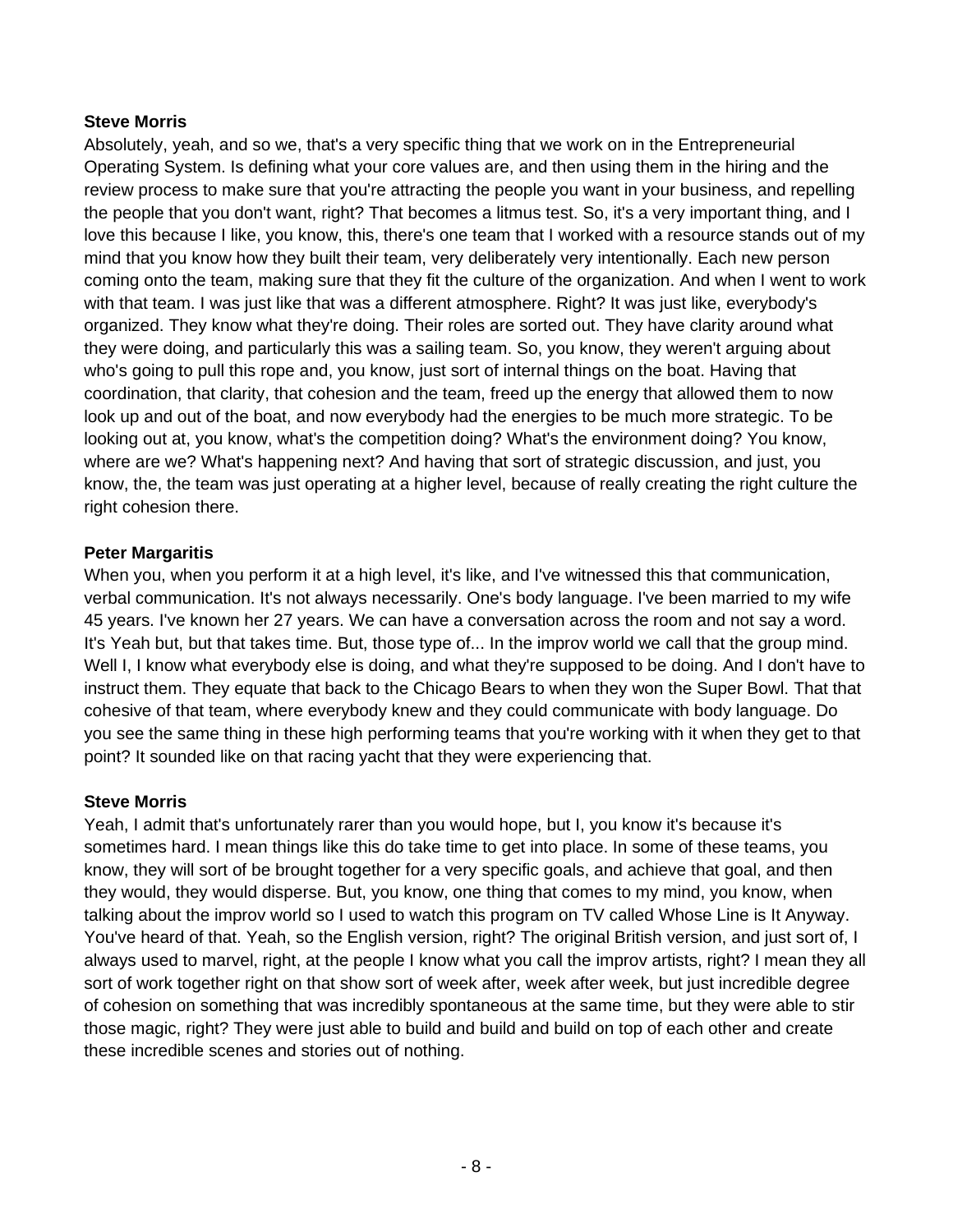It's...I'm glad you said that. You know what, what, what a lot of people when they think of the improv world, we just make stuff up, which is complete opposite. We don't. Yeah, and I was trying to describe, I said, an improv troupe they practice. They go, 'Why wo they practice?' Because they want to make sure that they understand. They want to build that team cohesion, and when we're in some of these exercises there are some boundaries around. So, when we're doing it live, and somebody throws me that curveball that I'm not expecting, I probably either dealt with it, or had curveballs thrown at me at practice, so I can handle it, process it, and then respond to it without freaking out about it. Right? And it's, it goes to just being prepared.

#### **Steve Morris**

That brings me to, you know, there's a saying that I love using with, with my clients which actually comes from the US Navy SEALs. And they talk about, you know, you never rise to the occasion. You always sink to the level of your training, but that's why we train hard. Right. You know, when the stress hits, and you know, this is takes me into, you know, I'm using that in the context of working with leadership teams and talking about stress, right? And so, this is this, you know, things happen, right? Things are coming at leaders, all the time every single day, issues coming up in the business, and things can trigger people, right? And when they, when you get triggered when you sort of go into the, you know, fight or flight or freeze mode, you know, your brain shuts down. The cognitive thinking shuts down. I just find this sort of fascinating, all just different layers of it. There's some research that was done on college athletes and found that, you know, when they are really full of adrenaline right out on the field actually that their cognitive processing ability goes down. So, you put all these things together and realize that when I'm triggered, I don't make the decisions. I can't even think my way through a problem when I'd say, you know, and I don't say the right things. So, you train. You widen your window of tolerance in which is exactly what you're talking about. You know, with the improv teams and that's what I've seen, you know, working with the teams that I work with. Train, train, train so that, you know, when stuff comes up, it stays within your window of tolerance and it doesn't trigger you. When you can maintain that window of tolerance, then, you know, you stay online. Central Processing Facility stays online and you can respond. You can think through something and come at it from a, you know, rational point of view and to be able to respond. And there's only, you know, as far as I know there's only one way you can get to that point and that's training, right? Keep on widening your window, and dealing with these things.

#### **Peter Margaritis**

I do believe it was the assault on Osama bin Laden, when they captured him. And I think it was a Navy SEALs. And they train, train, train train, just like your widening it. When the assault began, one of the helicopters crashed. Well, they didn't planned for that. Now that wasn't part of the training, but because of their training, they were able to adapt a new strategy in order to achieve the ultimate goal. If without that training that width, there, who knows what happened.

#### **Steve Morris**

Right.

#### **Peter Margaritis**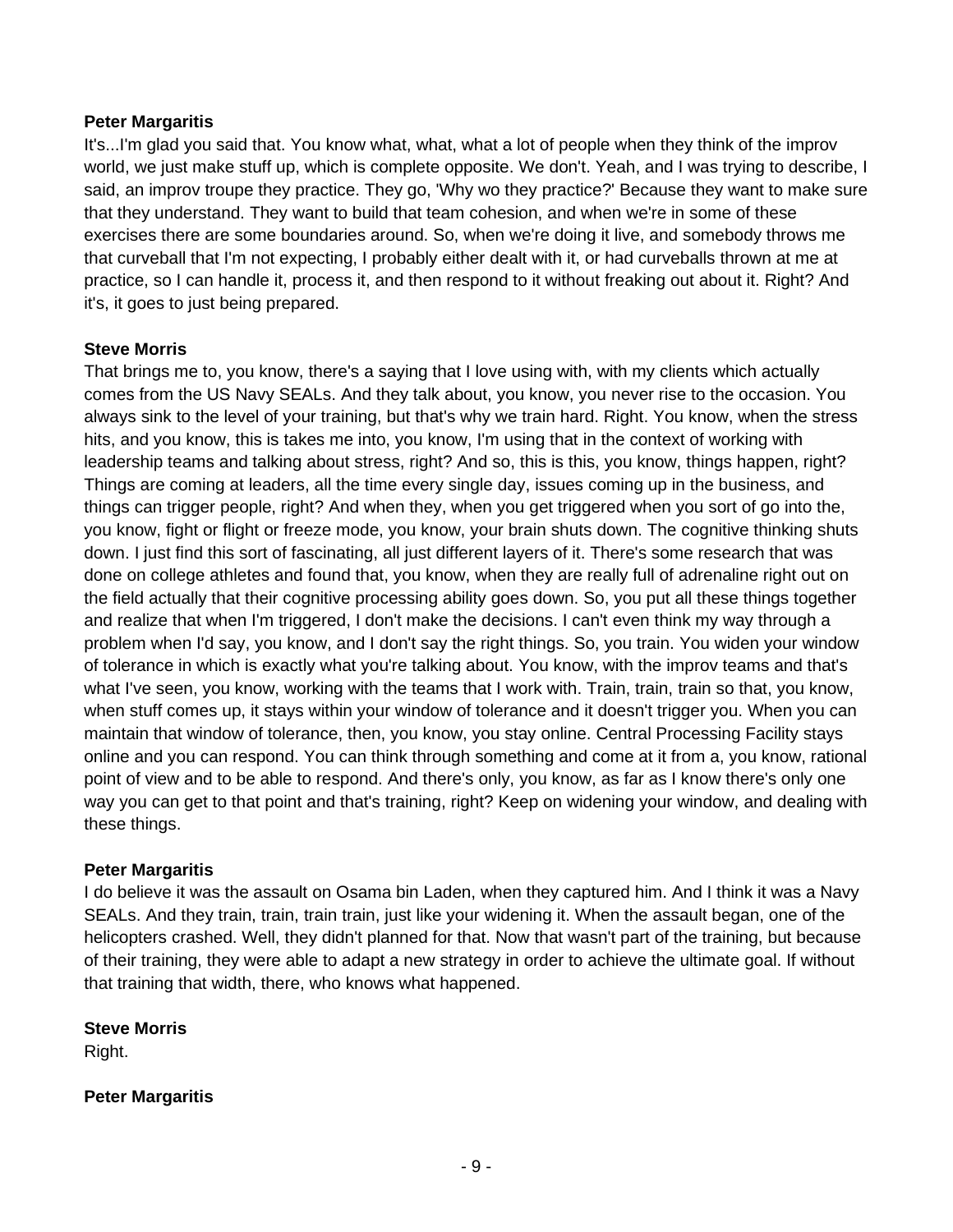But they were prepared for anything that came about because few plans are fully executed without any hiccups or errors or something. And how do you adapt to that? Okay, this is reality now. What do we feel need to do within the organization to achieve this goal?

## **Steve Morris**

Right, so it's sort of about, you know, having all of those processes together within the team to be able to respond when things are coming up. And, you know, in sailing it happens all the time. You're out there, you know, the mast falls down. Something breaks. You know, there's the recent America's Cup which was held down in, in Auckland, New Zealand in March of this year. The American challenger in one of the races they came around the top mark they dived, and a rope got caught, and they got hit by a gust of wind at the same time. And the whole boat, you know, was sort of pushed up out of the water and flipped and capsized. And they got a hole in it, right? And so, within nanoseconds they've gone from like sailing this boat at 40-45 knots to now they're over on their side in the water and there's a hole in the boat and then starting to sink. Talk about a crisis, right? But do you know to have the team be able to come around and figure out what, you know, we've got to deal with us. We got to deal with what's in front of us right now. You know, make sure everybody's safe. Everybody okay? Good now let's, let's start dealing with the boat. You know, let's get something on there to stop the boat sinking. And then, everybody sort of rallied around and this is, you know, as an unusual story for the America's Cup, but in my experience in sailing and and so many other things, You know, this is what life's like. You know, clients say well, everything's been going great and then, oh my gosh, like, you know, our major account, they've just been acquired by somebody else, and now we've lost 50% of our business. Now what are we going to do? And if you're in a position where you're ending up getting triggered by that then you don't, you know you can't operate out of the best place to be able to now make a rational plan to go forward.

# **Peter Margaritis**

I like to say that the collective knowledge outside the office far exceeds the collective knowledge inside your office. In a situation like that, you better get your people around you. Get your team around you and try to figure something out. Instead of you try to figure out yourself.

# **Steve Morris**

Yeah. Well, then I think there's a lot of things I mean, you talk about mindset, right, and changing mindset. And I'm really big on this with, with the teams that I work with as well. And I do it for myself like I'm constantly reading, you know, philosophy, like you know, talking I'm reading the book at the moment called 'The Lives of the Stoics,' by Ryan Holiday, and it's just fascinating. You know, it's all about sort of ancient Greek and Roman history. And, you know, people who have operated in this sort of sphere of philosophy and politics and, you know, having to deal with. You know, Seneca was one of the great Stoics, but he was trying to help Nero. You know, the, the Emperor of Rome who was completely unstable and capricious and ended up, you know, just doing really evil things. And so, you know, they just never knew from one moment to the next. Am I in today or am I condemned today? You know, am I coming to the Imperial corner right being exiled and, but it's the part of the philosophy is about the mindset of just being able to Well, I'm here to do the best that I can wear each day. You know, fates gonna do whatever fate deals to me today, and I've just got to make the best of it. And I've got to do that, you know, while maintaining my head and being calm and acting for the greater good. And to be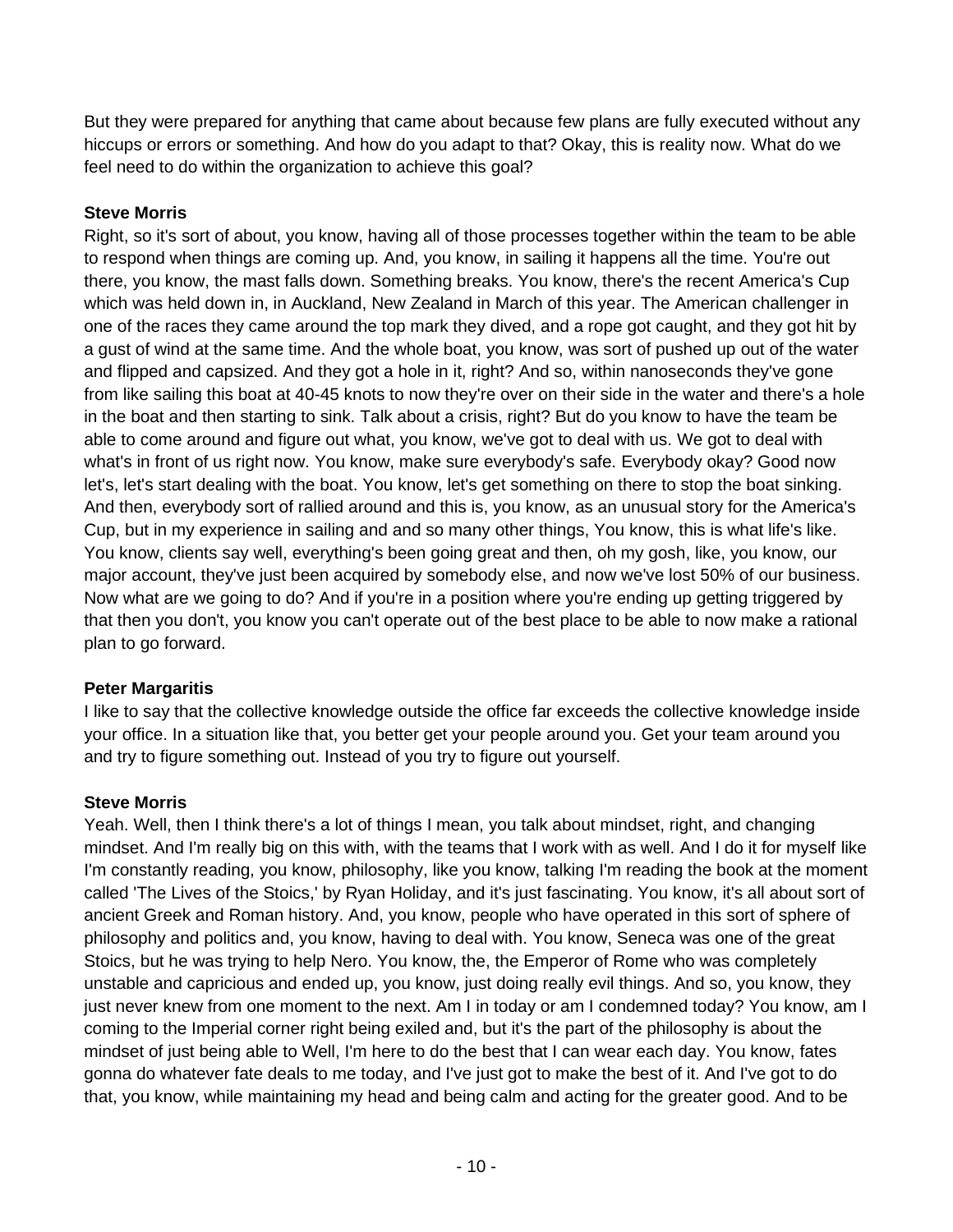able to move things forward. And I think it's very helpful to work with teams around these sorts of mindsets like those. There's actually, there are frameworks. There's processes. There are systems that you can use to be able to deal with issues out there, and the more that you put those in place and the more you train with them, the better off you're going to be in being able to deal with the crisis when it comes out.

## **Peter Margaritis**

Yeah, you're talking about crisis and teams and stuff and, and the one thing the world of improv has taught me is to focus on the things I have control over, not the things I don't. And it's amazing how many of us, I'm guilty of this too, you should focus on the wrong thing. I'm focused on, why is management made this decision? Well, that decision's been made. I have no... they didn't ask me for my input. So, either I accept it or go find another job. Easy as that. But there's so many people who get so focused on things they absolutely have no control over. That creates the stress, and stress within the team. Versus let's focus on what we have control on and shut everything else out that we don't have control. We'll figure this out 10 times quicker versus focusing on the wrong things.

## **Steve Morris**

Yeah, and sometimes, you know, that sort of the number of things that you have control over that, you know, that that can become a fairly small sphere. And ultimately, I mean it's sort of like when you, when you sort of drill it down. The things that you really only have control over are, you know, what's going on in your head and your reaction to events. And one of the things that I've been working on, certainly in the last year, you know, with COVID and the pandemic and the effect that it's had on business and things is just, well, you know this, what the things that I have control over is sort of like this ever shrinking world. And ultimately it sort of comes down to some of these practices that I engage in which is the one thing that I actually can really have control over is my breath. And, you know, if things are... if I get triggered by something, what I know and what I train is that I can come back to my breath here. And I can just take a breath in. I can feel it coming into my nostrils, and I can take a breath out. Okay, and now I can do it again. And that's, you know to tell another US Navy SEALs story. I mean I read about, to their, their training for Hell Week. You know, which is about, like the first week of training that they've got to get through. They don't sleep for an entire week there in the freezing cold of the Pacific Ocean. They're carrying boats. They're doing push ups and sit ups and endlessly for a week. And from what I've read, what I've what they've learned is that the people who survive and get through to the end of that training, they bring their event horizon closer and closer and closer to themselves for the things that they control. And ultimately, so instead of sort of like worrying about oh my gosh it's, you know, like, hours into this one week thing I'm already tired and freezing cold. How am I going to make it to the next week? Do you have that mindset apparently you don't tend to make it. But the people who are able to bring it in and get to this point of, well I got to do is one more push up. And if that's too overwhelming for me to actually think about, all I got to do is take another breath. Okay now, okay did that good. Now, I'm going to take another breath. And so, they really bring up that's the thing that you can control and you keep on bringing it closer and closer to you. I think it's a fascinating concept, and I love reading about it and thinking about how I can apply those sort of principles into my own life, and then bring it to my clients.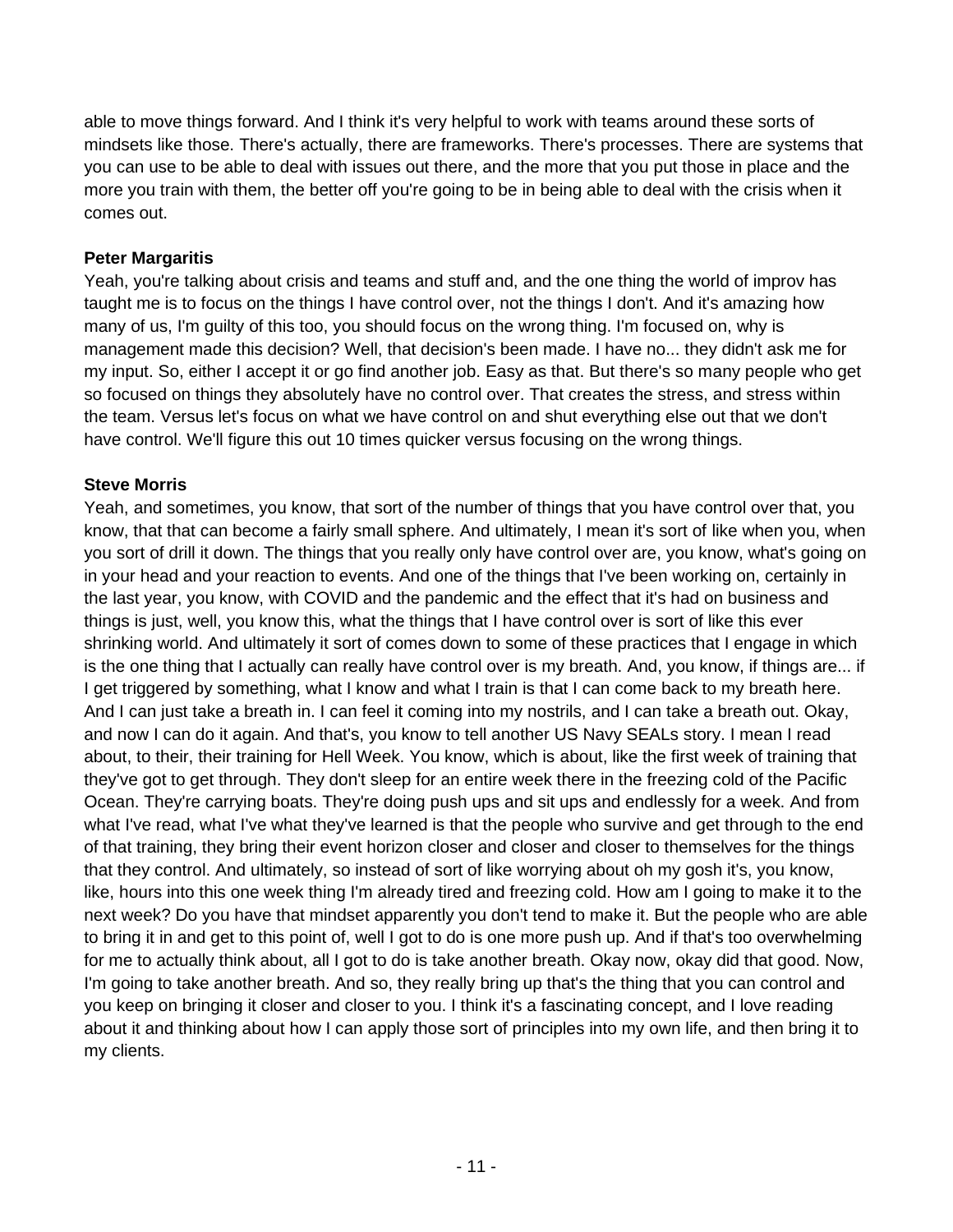Absolutely. Yeah, I, when I coach people when they're doing presentations and they begin to panic. I go, you've become a shallow breather, meaning you're not getting enough oxygen into your brain. Take them over to a couple deep breaths and relax your body. It will come back to you. But that same, it's really comes down to this...how well, well do we breath under stress,

#### **Steve Morris**

Under stress, yes.

#### **Peter Margaritis**

Under stress. We could, I literally could talk another hour with you, because about four other things popped into my mind, but I want to respect your time and we will have... we will continue this conversation in the coming months because I am fascinated by it. I will take you out, kinda shake it up and do something a little bit different towards of the end of the podcast with my guest and say, so, what book are you reading? I already know what it is. You've already shared it. I can't thank you enough for taking time. It's a pleasure meeting you. Having two conversations, we will stay in contact, and thank you for sharing your thoughts. I mean it's spot on. And for those of you who missed this podcast episode has resonated with, how can they find you, Steve.

#### **Steve Morris**

Well thanks, Peter, I mean yes, it's been an incredible discussion. So, I'm available on the web at catylator.com, which is my business. Came from catalyst and incubator which is creating a reaction and helping that go in a business. I'm you can, people can email me at Steve@catylator.com and I just, like, get up out of bed every morning just motivated and loving, helping people get to a better place with their lives and their business. Business should be fun. Right? And I believe that creating great businesses is about, you know, they're the foundation of great communities and who, who doesn't want to live in a great community, right? So, as tools and techniques, I'm a Systems guy that I can get businesses to a better place with applying them and I just love doing it and love for client's reactions. Feeling clarity, feeling relief, feeling wonderful that they've got a plan in place, feeling exhilarated because they know where they're going now. Awesome stuff.

#### **Peter Margaritis**

God, I wish you would put a little more passionate in there Steve. That's awesome! For those who can't see his face right now, as he was describing this last time, his eyes just kind of got bigger and there's a big sparkle in him, and he started smiling even more. It's like the man believes what he does, and that is that is outstanding. So, thank you so very much. It's been it's been a pleasure. And I look forward to speaking to you again soon.

#### **Steve Morris**

Yeah! Let's do a round two. Thanks, Peter.